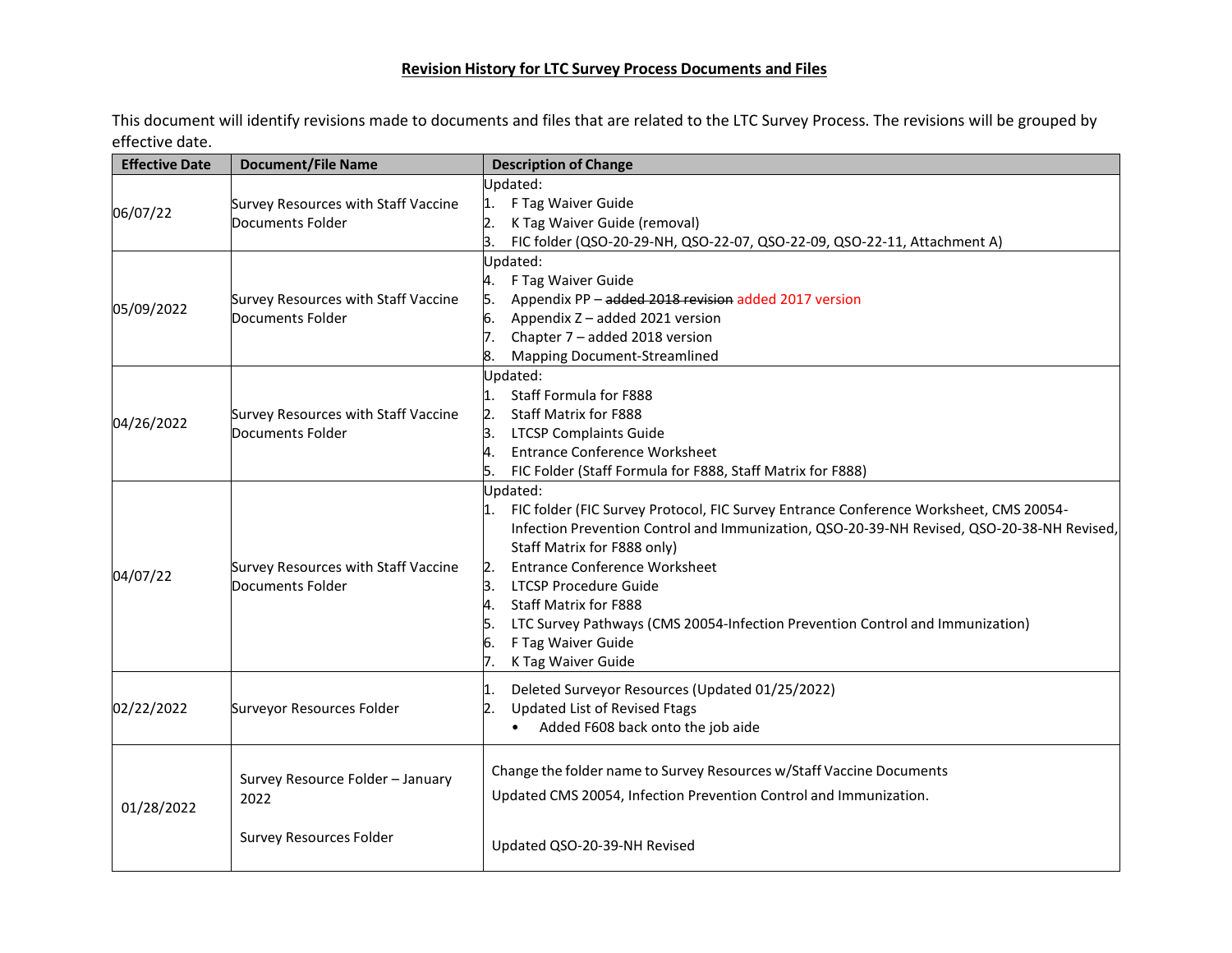| 01/24/2022 | <b>Survey Resources Folder</b><br>1.<br>Survey Resources-January 2022<br>2.<br>Folder (NEW) | Updated:<br><b>Survey Resources Folder</b><br>1.<br>LTC Survey Pathways<br>$\bullet$<br>Entrance Conference form<br>$\bullet$<br><b>LTCSP Procedure Guide</b><br>$\bullet$<br>Added Survey Resources-January 2022 Folder (for States NOT affected by injunction)<br>Effective as a result of QSO-22-07-ALL and QSO-22-09-ALL and QSO-22-11-ALL                                                                                                                  |
|------------|---------------------------------------------------------------------------------------------|-----------------------------------------------------------------------------------------------------------------------------------------------------------------------------------------------------------------------------------------------------------------------------------------------------------------------------------------------------------------------------------------------------------------------------------------------------------------|
| 9/14/2021  | Survey Resource Folder                                                                      | Updated:<br>Updated Entrance Conference Form<br>1.<br>COVID-19 FIC survey folder:<br>2.<br>Updated CMS 20054, Infection Prevention Control and Immunization.<br>٠<br>Updated QSO-20-38 (REVISED)<br>٠<br>Updated COVID-19 FIC survey protocol and entrance conference form.<br>$\bullet$<br>Added QSO-21-39-NH (Revised 04/27/2021)<br>$\bullet$<br>LTC Survey Pathway:<br>3.<br>Updated CMS 20054, Infection Prevention Control and Immunization.<br>$\bullet$ |
| 06/19/2021 | <b>Survey Resources Folder</b>                                                              | <b>Updated Entrance Conference Form</b><br>1.<br>COVID-19 FIC survey folder:<br>2.<br>Updated CMS 20054, Infection Prevention Control and Immunization.<br>٠<br>Updated QSO-20-38 (REVISED)<br>Updated COVID-19 FIC survey protocol and entrance conference form.<br>$\bullet$<br>Added QSO-21-19-NH<br>LTC Survey Pathway:<br>3.<br>Updated CMS 20054, Infection Prevention Control and Immunization.<br>٠                                                     |